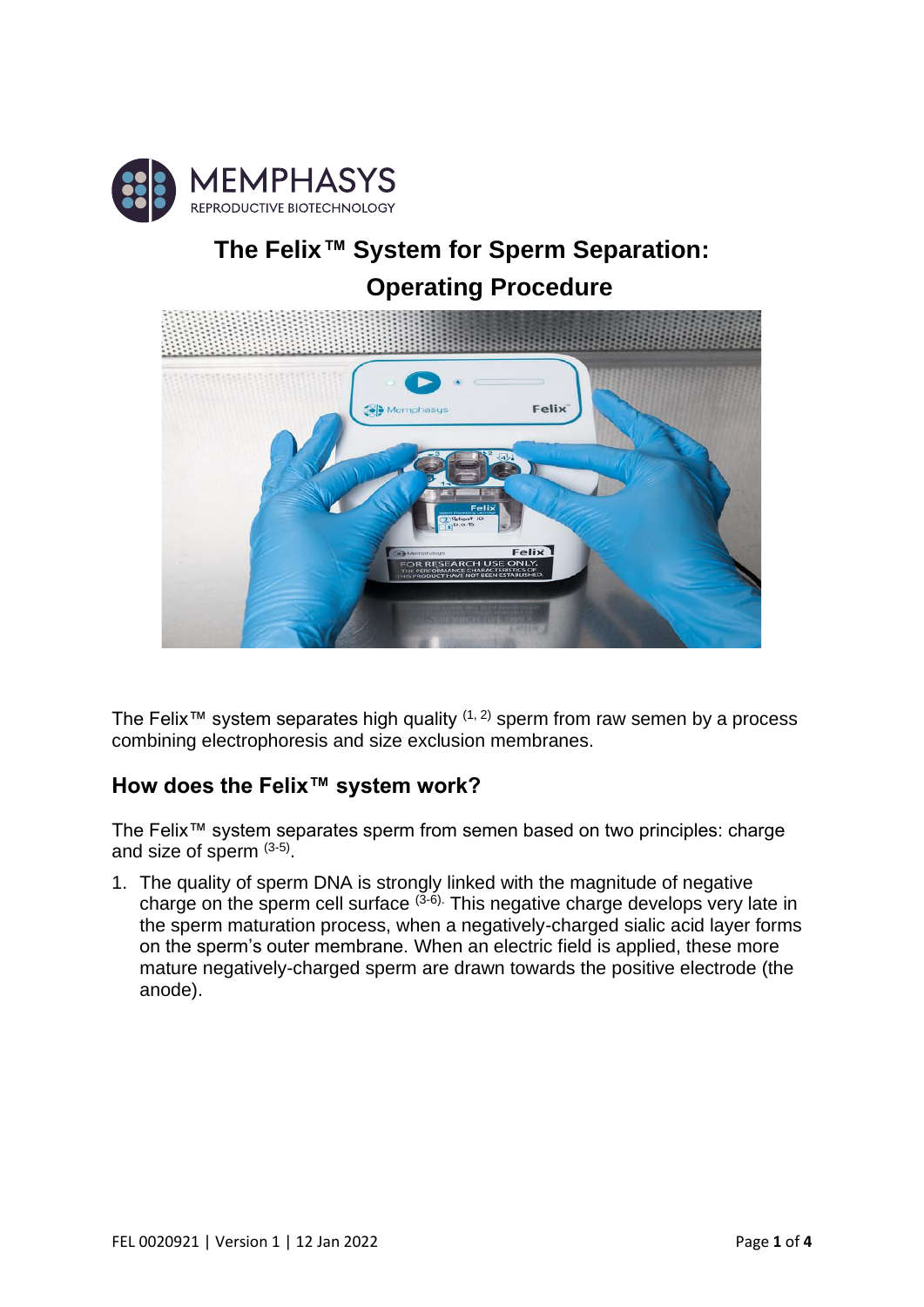

**2.** The sperm can also be separated from other seminal fluid cells based on their size (3). Two sets of size-exclusion membranes are utilised in the Felix<sup>™</sup> sperm processing cartridge. A membrane with pores sizes just large enough to enable sperm to pass through is used to separate the sperm from other larger undesirable cells in the semen, such as lymphocytes. Other membranes with finer pores keep the separated sperm isolated from the electrodes.

*What is the sperm separation process for the Felix™ System?* 



- The Felix™ system comprises a small desktop console and a sterile, singleuse cartridge.
- The Felix™ system's cartridge uses restriction membranes that allow ion transfer and isolation of the sperm from the electrodes.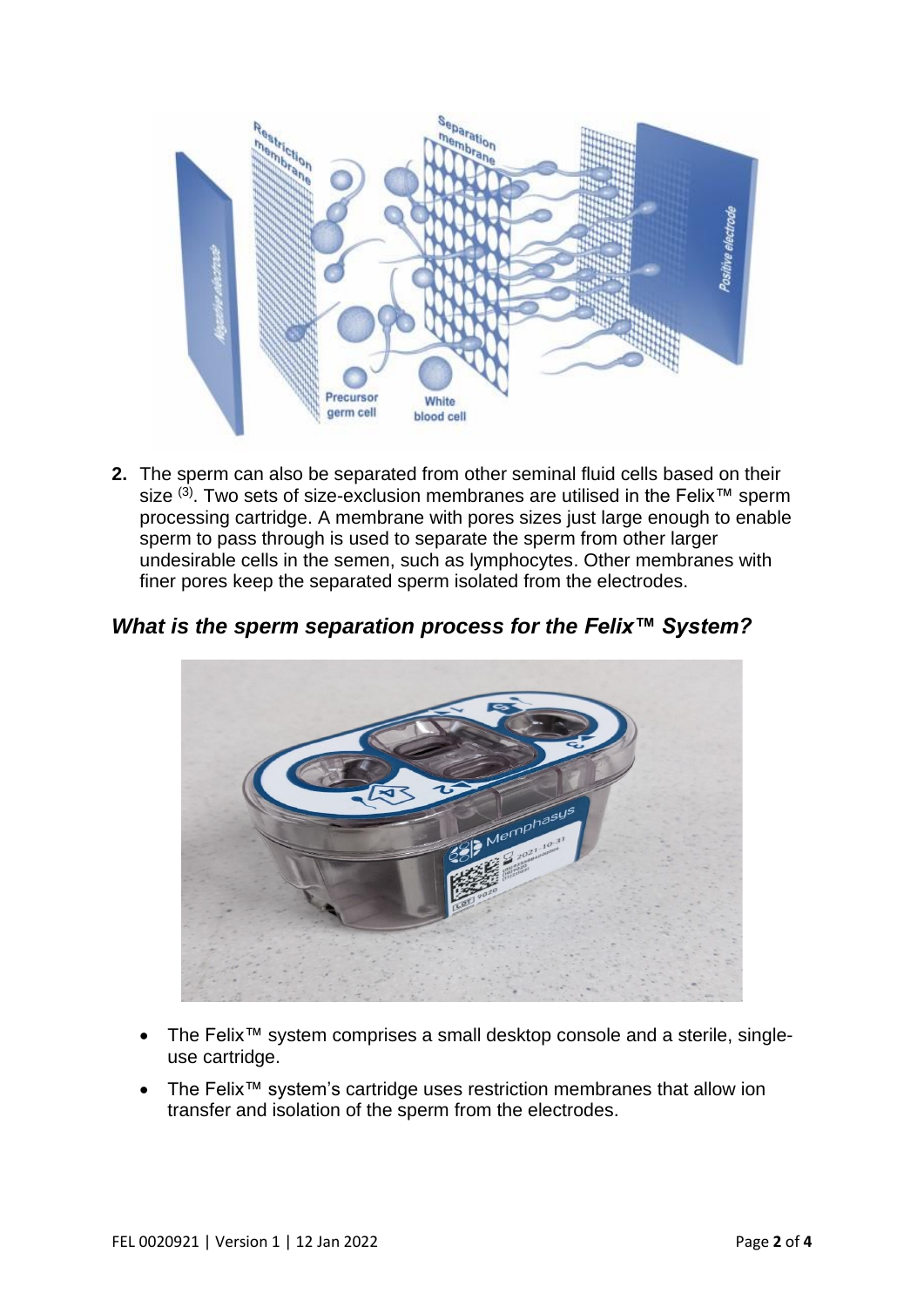- A separation membrane with fixed pore size within the cartridge is used as a "size-exclusion" barrier that allows the sperm to be separated from other larger seminal plasma cells, including white blood cells.
- The operating process is as follows:
	- 1. Commercially approved media is pipetted into the two buffer chambers between the electrodes and the restriction membranes to stabilise pH and temperature and to enable current to flow utilising the ions in the media.
	- 2. Liquified raw semen is pipetted into the sample chamber.
	- 3. After the power is turned on, the Felix system's console applies a voltage across the cartridge to create the electrophoretic force to move the negative-charged sperm through the separation membrane and into the harvest chamber. (3, 6).
	- 4. After the 6-minute Felix processing time, 0.3ml to 0.8ml of the separated sperm is ready to be extracted from the harvest chamber. 0.3ml provides the highest quality sperm extract but a larger extraction volume may be used if more sperm are required  $(7)$ .
- The sperm volume harvested will be determined by the clinic embryologist. The required volume of sperm will depend on the quality of the raw semen sample and which egg fertilisation procedure (ICSI or IVF) is to be used.

## **References**

1. WHO. Laboratory manual for the examination of human semen and sperm–cervical mucus interaction, 4th ed. Cambridge, Cambridge University Press. 2010.

2. FEL-200 Report-Felix sperm separation validation report - Data on File.

3. Ainsworth C, Nixon B, Aitken RJ. Development of a novel electrophoretic system for the isolation of human spermatozoa. Hum Reprod. 2005;20(8):2261-70.

4. Aitken RJ, Hanson AR, Kuczera L. Electrophoretic sperm isolation: optimization of electrophoresis conditions and impact on oxidative stress. Hum Reprod. 2011;26(8):1955- 64.

5. Fleming SD, Ilad RS, Griffin AM, Wu Y, Ong KJ, Smith HC, et al. Prospective controlled trial of an electrophoretic method of sperm preparation for assisted reproduction: comparison with density gradient centrifugation. Hum Reprod. 2008;23(12):2646-51.

6. Giuliani V, Pandolfi C, Santucci R, Pelliccione F, Macerola B, Focarelli R, et al. Expression of gp20, a human sperm antigen of epididymal origin, is reduced in spermatozoa from subfertile men. Mol Reprod Dev. 2004;69(2):235-40.

7. FEL-202 Felix Performance - Maximum and Minimum Extraction Volumes - Data on File.



## **Memphasys Ltd**

30 - 32 Richmond Road Homebush West NSW 2140 Australia Tel: +61 2 8415 7300 Email: info@memphasys.com Website: *[www.memphasys](http://www.memphasys/)*